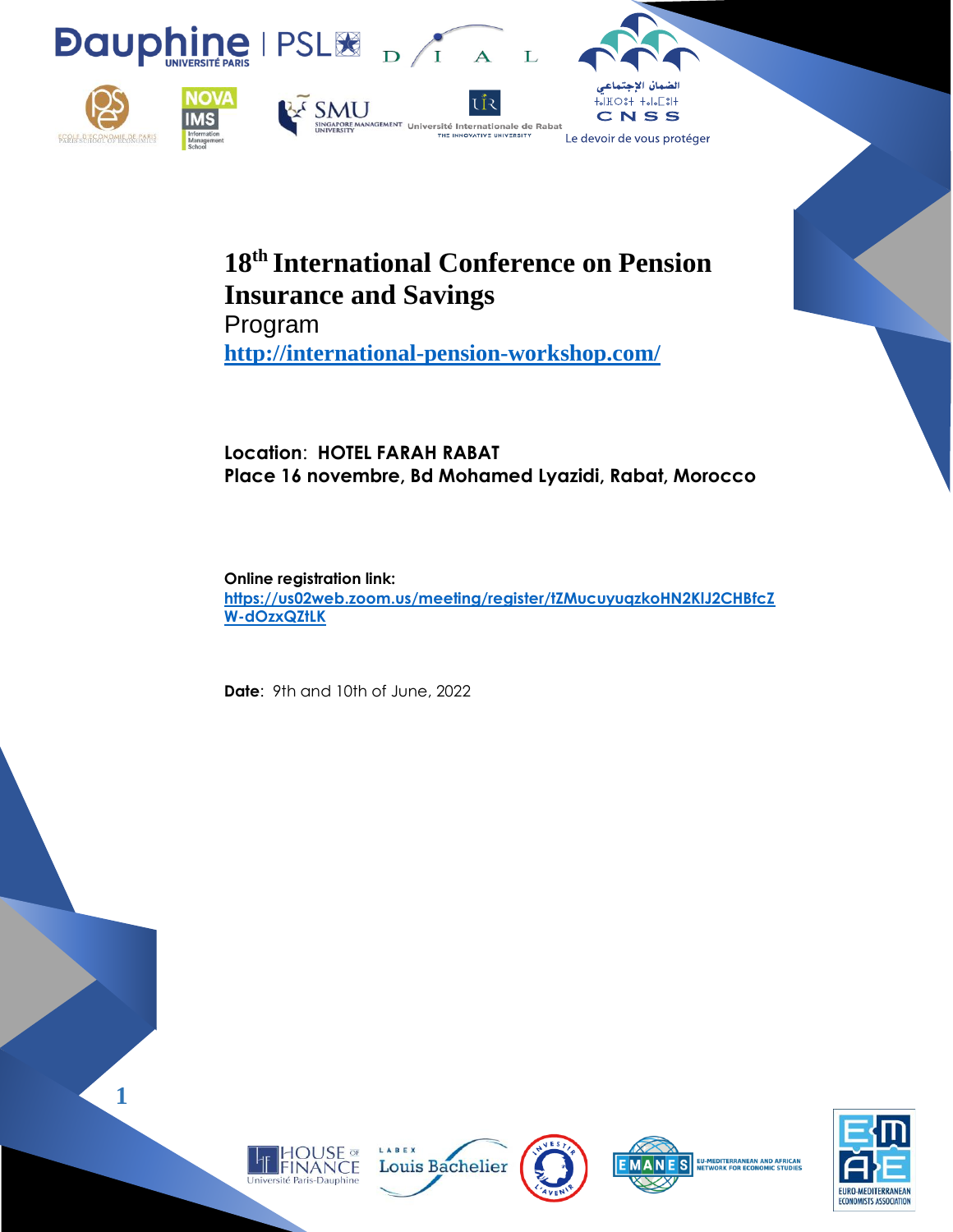

# **Thursday, June, 9th, 2022**

| $8:45 - 9:00$ | Registration                                                 |
|---------------|--------------------------------------------------------------|
| $9:00-9:15$   | Welcome address                                              |
|               | Najat El Mekkaoui (Université Paris Dauphine-PSL,            |
|               | DIAL, EMANES, ERF)                                           |
|               | <b>Rym Ayadi</b> (Euro-Mediterranean Economists Association) |
|               | Reda Benamar (Caisse Nationale de Sécurité Sociale)          |
|               |                                                              |

**9:15 -10:15** Keynote Speech, **Nada Eissa** (Georgetown University) The Design of Social-Insurance Programs: Challenges and Opportunities

**10:15 -10:30** Coffee break

**10:30 -12:30** Session 1

Session 1: *Welfare/Accumulation* Chairman **Jorge Bravo**

**Jim Been** (Leiden University, Netspar) Households' heterogeneous welfare effects of using home equity for life cycle consumption *Discussant: Carlos Madeira*

**Carlos Madeira** (Central Bank of Chile) *The impact of the Chilean pension withdrawals during the Covid pandemic on the future savings rate Discussant:* **Jérôme André**

**Jorge Bravo** (NOVA IMS) Releasing Home Equity to Pay for Long Term Care: A Novel Rent-and-Loan Scheme *Discussant:* **Jim Been**

**Jérôme André** (Université Paris-Dauphine) Longevity Risk and Asset Allocation under Solvency 2 regulation *Discussant :* **Jorge Bravo**

**Louis Bachelier** 

LABEX

**12:30-13:30** Lunch







**2**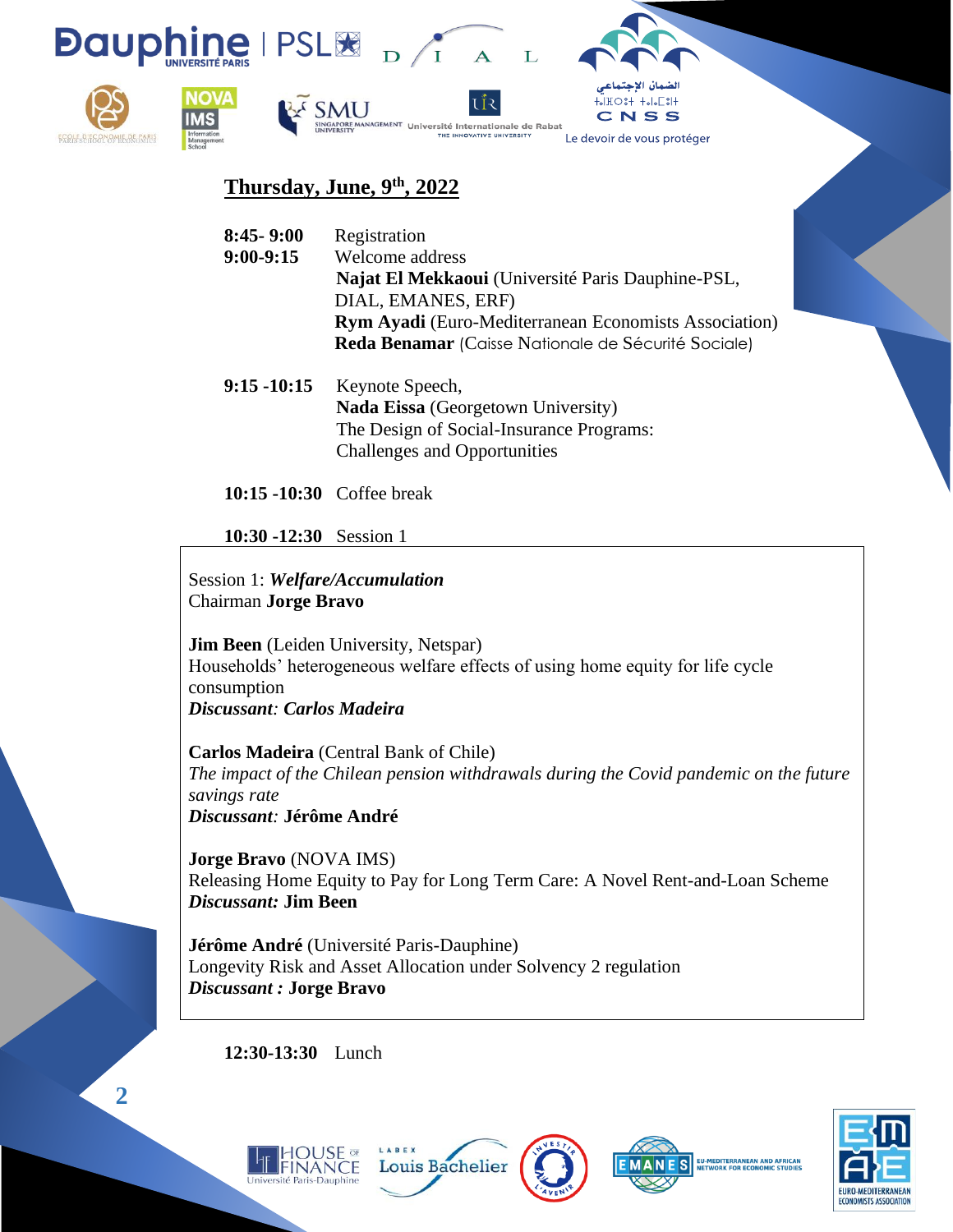





NAGEMENT Université Internationale de Rabat



**13:30 -15:30** Session 2

Session 2.1: *Health* Chairman: **Omid Moghadas** 

**Viktoria Szenkurök** (Vienna University of Economics and Business) *Home-based Long-Term Care Utilization in Europe: Examining Socioeconomic Inequalities and Societal Disparities using a Two-Part Multilevel Regression Model Discussant :* **Kaizô Iwakami Beltrão** 

**Rachid Ait Addi** *(Université Cadi Ayyad, Marrakech) Self-reported morbidities, nutritional characteristics, and associated factors in institutionalized and non-institutionalized older adults* 

*Discussant :* **Viktoria Szenkurök**

**Omid Moghadas** *(Université Paris Dauphine-PSL)* How professional caregivers help the elderly with loss of autonomy to cope with loneliness **Discussant : Matija Kovacic**

**Kaizô Iwakami Beltrão** (EBAPE/FGV) *Years of life lost by avoidable deaths: comparison of public officials with the general population - brazil Discussant :* **Rachid Ait Addi** 

Session 2.2: *Income* Chairman**: Abdessamad Saidi** 

NOVATIVE UNIVERSITY

**Sara Loukili** (Université Paris-Dauphine PSL, Bank Al-Maghrib) *Women's income, saving behavior and moderating role of financial inclusion in rural Morocco Discussant :* **Seonghoon Kim**

**Keivan Diakite** (UC Louvain-Lidam) *Progressive Pension Formula and Life Expectancy Heterogeneity Discussant :* **Abdessamad Saidi**

**Seonghoon Kim** (Singapore Management University) *Consumption Responses to Income Shocks: Evidence from Singapore Discussant:* **Keivan Diakite**

**Myriam Lanotte** (UC Louvain-Lidam) Young people and Pension tracking systems. **Discussant : Sara Loukili**

**15:30 – 16:00** Coffee break

FINANCE tiversité Paris-Dau

#### **16:00– 17:30 Plenary Session 1 (in English): "Funding gaps in social protection: Perspective for the Mediterranean and African countries in light of the COVID 19 and beyond?"**

Chair: Hippolyte d'Albis (Paris School of Economics) Participants:

- Marco Schaefer (ESCWA, ILO)
- Rym Ayadi (EMEA)
- Ayache Khellaf (HCP)
- Parul Seth Khanna (Pinbox solutions)
- Ibrahim El Badawi (ERF online)





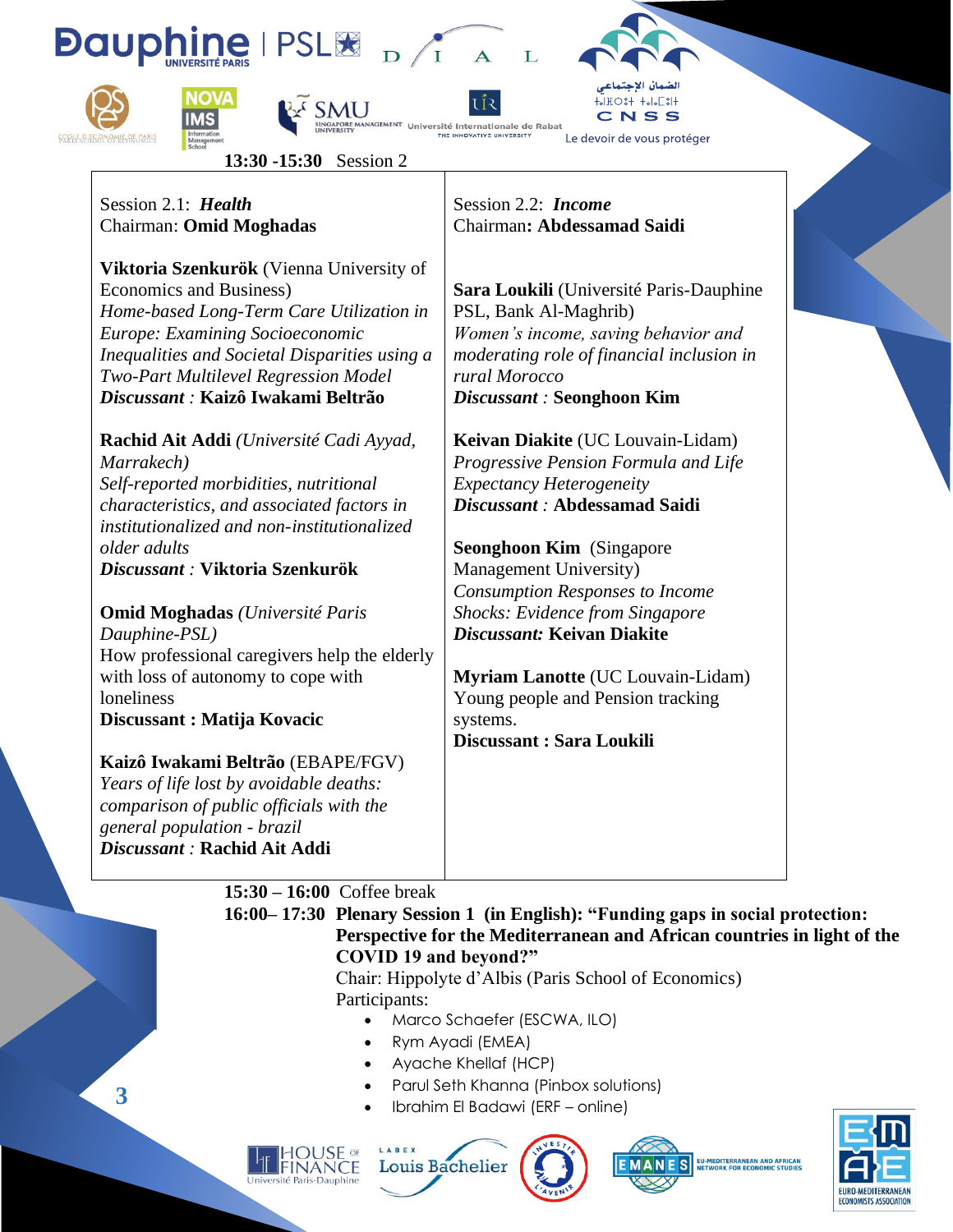

# **Friday, June, 10th, 2022**

# **9:00 -10:30 Plenary Session 2 (in English) Better investing**

Chair *:* Jorge Bravo (NOVA IMS) Participants :

- Najwa Mouhaouri (Bank Al-Maghrib)
- Yasser Mounsif (AMMC)
- Olivier Lambert (former World Bank)
- Bernard Casey (SOCial ECONomic RESearch, London and Frankfurt)

**10:30 – 10:45** Coffee break

**10:45 – 12:15** Session 3

Session 3.1: *Social protection* Chairman**: Olivier Lambert**

**Touhami Abdelkhalek** (Université Mohammed VI Polytechnique) *Impact of social protection programs on multidimensional poverty: new targeting approaches and application to Morocco Discussant :* **Yeganeh Forouheshfar**

**Yeganeh Forouheshfar** (Euro-Mediterranean Economists Association) *Social security coverage and informal workers in Tunisia Discussant:* **Touhami Abdelkhalek**

**Kaizô Iwakami Beltrão** (EBAPE/FGV) *Impact of changes in legislation and demographic dynamics on the Brazilian Social Security cash flow – 2010/2050*

Session 3.2: *Elderly Wellbeing/SIGMA session ONLINE session via ZOOM*  Chairman **: Emiko Usui**

**Lanjie Wang** (Singapore Management University) *Dynamic impacts of unemployment on spending: evidence from Singapore Discussant :* **Matija Kovacic**

**Emiko Usui** (Hitotsubashi University) *Pension Expectations and Household Portfolio Choice of the Elderly in Japan Discussant :* **Lanjie Wang**

**Matija Kovacic** (European Commission, Joint Research Centre (JRC), Ispra) *Loneliness and health of older adults The role of cultural heritage and relationship quality Discussant :* **Emiko Usui**

**12:15 -13:30 Lunch** 









**4**